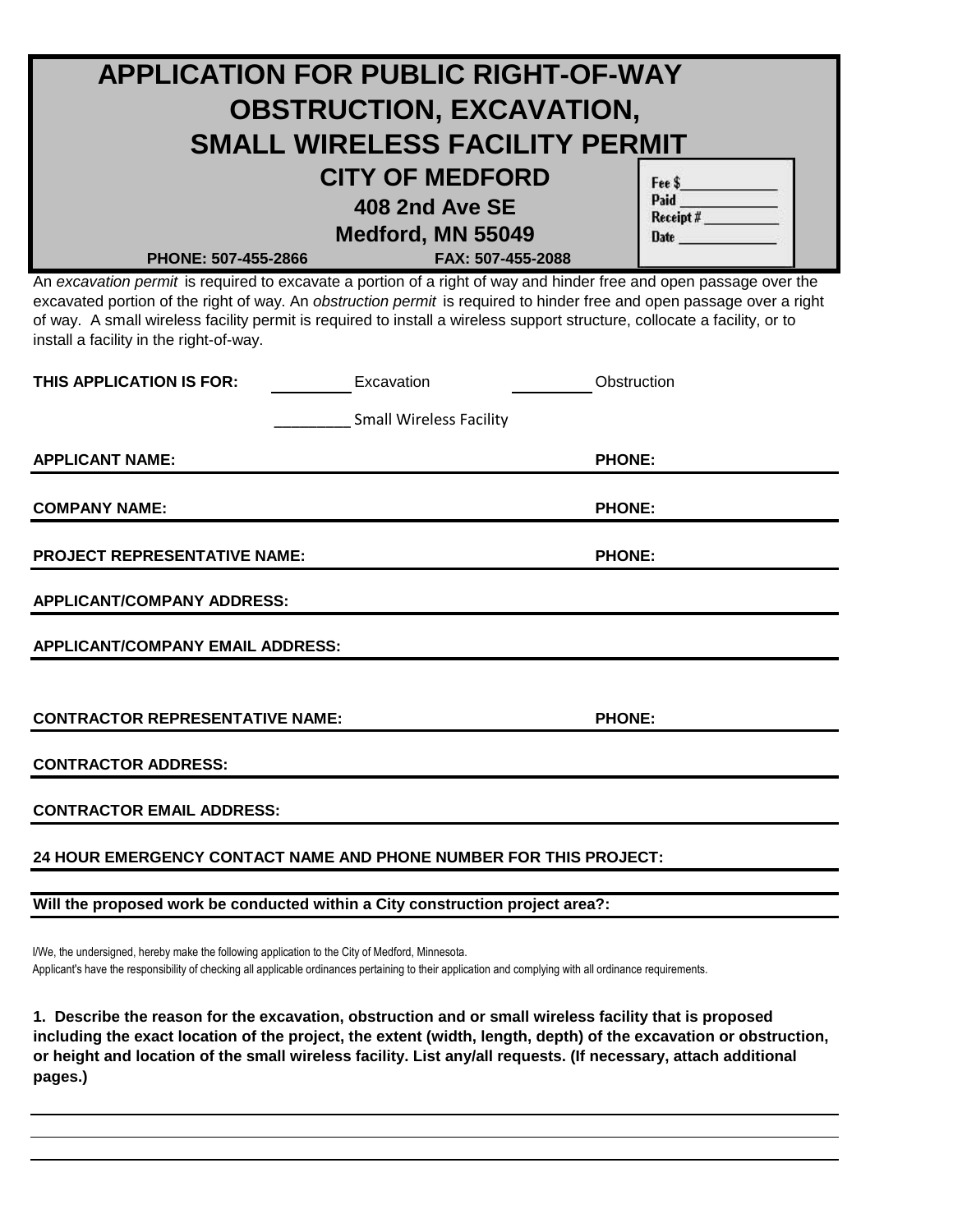| 2. Describe the method of excavation proposed (e.g. trenchless, trenched):        |                                                                                                                                                                                                                                                            |  |  |  |
|-----------------------------------------------------------------------------------|------------------------------------------------------------------------------------------------------------------------------------------------------------------------------------------------------------------------------------------------------------|--|--|--|
|                                                                                   |                                                                                                                                                                                                                                                            |  |  |  |
| 3. Portion of right-of-way being used: ________Driving Lane _________Parking Lane |                                                                                                                                                                                                                                                            |  |  |  |
| 3. Project Start Date:                                                            | Sidewalk<br><b>Boulevard</b><br>3A. Project Completion Date: _                                                                                                                                                                                             |  |  |  |
| 4. Gopher One-Call registration certificate number: ___                           |                                                                                                                                                                                                                                                            |  |  |  |
| 4. For excavations, method of restoration proposed:                               |                                                                                                                                                                                                                                                            |  |  |  |
| Permittee to restore right-of-way                                                 |                                                                                                                                                                                                                                                            |  |  |  |
| City to restore right-of-way                                                      |                                                                                                                                                                                                                                                            |  |  |  |
|                                                                                   | Degradation fee in lieu of restoration                                                                                                                                                                                                                     |  |  |  |
|                                                                                   | Please note the City may choose to have permitee restore the ROW or the City may elect to restore the ROW itself                                                                                                                                           |  |  |  |
| 5. Please attach the following to this application:                               |                                                                                                                                                                                                                                                            |  |  |  |
|                                                                                   | For excavations and small wireless facilities, scaled plans created by a licensed professional<br>illustrating the project location and area of the proposed project and the location of all known<br>existing and proposed utility locations of any type. |  |  |  |
|                                                                                   | For excavations, detailed plans for restoration.                                                                                                                                                                                                           |  |  |  |
| proposed project.                                                                 | For obstructions without excavations, a sketch illustrating the project location and area of the                                                                                                                                                           |  |  |  |
| an emergency.                                                                     | For all applications, the name, cellular phone, email address, and mailing address of a local<br>designee for the proposed activity who shall be available at all times, including in the event of                                                         |  |  |  |
|                                                                                   | For all applications, a certificate of insurance or self-insurance.                                                                                                                                                                                        |  |  |  |
| The applicable permit fee.                                                        |                                                                                                                                                                                                                                                            |  |  |  |

## **6. Acknowledgements:**

By checking here I acknowledge I have received, read, and understood City of Medford Ordinance Section 4.45 entitled "An Ordinance to Administer and Regulate the Public Rightsof-Way in the Public Interest, and to Provide for the Issuance and Regulation of Right-of-Way permits", as may be amended.